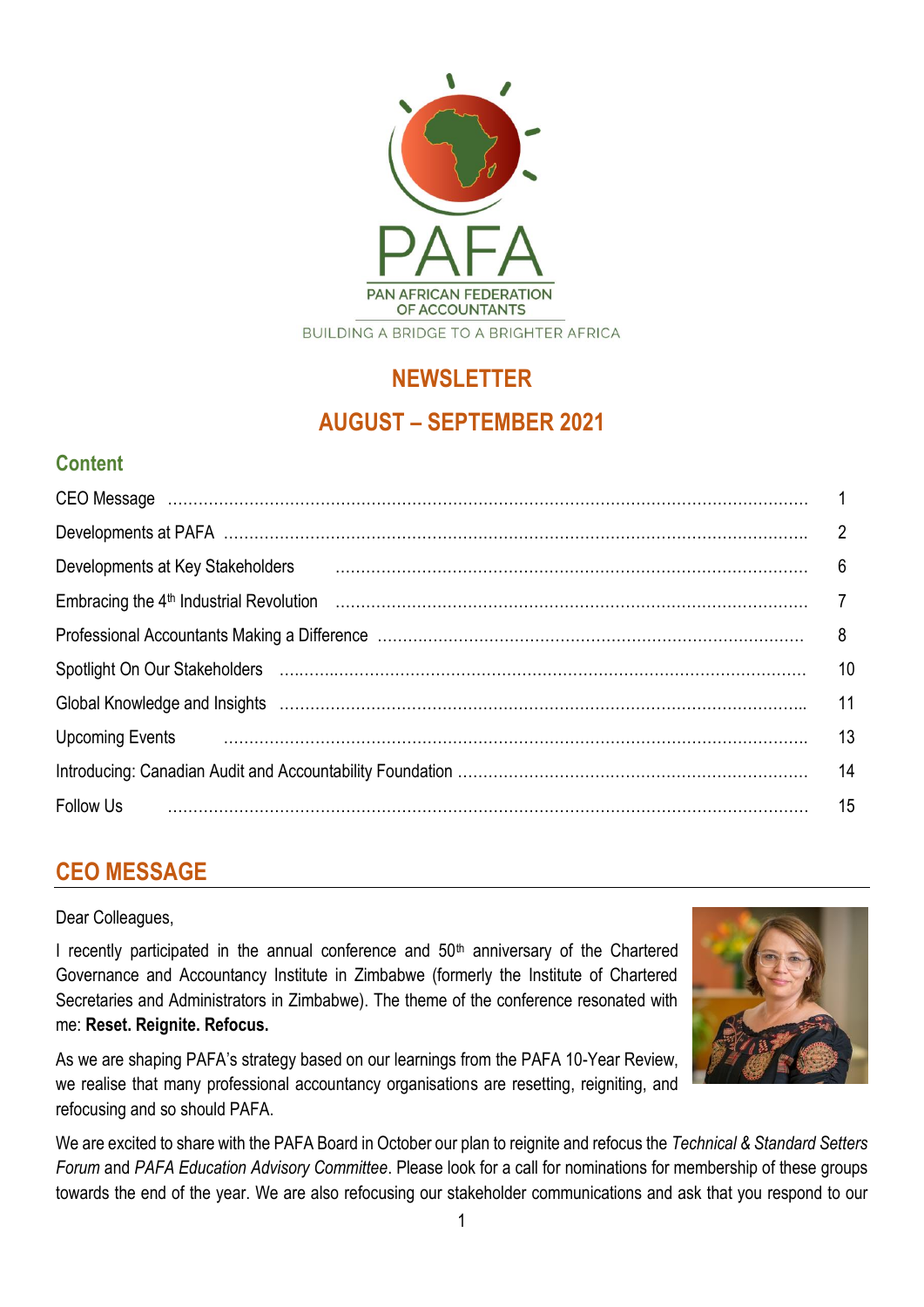requests for contact information of specific persons. We recently requested the contact information of your learning & development directors (or equivalent). We are hoping that they would register for the [2021 IFAC EdExchange Summit:](https://www.ifac.org/events/2021-ifac-edexchange-summit-leading-sustainability?utm_source=Main+List+New&utm_campaign=e2d070a8ea-2021-EdExchange-Summit-Sustainability&utm_medium=email&utm_term=0_c325307f2b-e2d070a8ea-80691836)  [Leading Sustainability,](https://www.ifac.org/events/2021-ifac-edexchange-summit-leading-sustainability?utm_source=Main+List+New&utm_campaign=e2d070a8ea-2021-EdExchange-Summit-Sustainability&utm_medium=email&utm_term=0_c325307f2b-e2d070a8ea-80691836) which is dedicated to helping professional accountants do different things with the skills and competencies they already have in their toolbox. The Summit will inform our dialogue on the development of a common core competency framework for future-fit accountants in Africa.

Arrangements for the Africa Congress of Accountants 2021, *Embracing the 4 th Industrial Revolution* are progressing. This first-ever hybrid ACOA will be held on 24-26 November in Maputo, Mozambique and online. The programme is high quality, and the speaker line-up excellent. You can read more about the programme and speakers in the ACOA2021 Update #2 [\(](https://pafa.org.za/sites/default/files/2021-10/ACOA2021%20Update%20%232-English.pdf)[English,](http://pafa.org.za/sites/default/files/2021-10/ACOA2021%20Update%20%232-English_0.pdf) [French,](https://pafa.org.za/sites/default/files/2021-10/ACOA2021%20Update%20%232-French.pdf)) and register your attendance at [www.acoa2021.com.](http://www.acoa2021.com/) And be sure to harness the [sponsorship opportunities.](https://acoa2021.com/sponsor-brochure/)





ACOA2021 belongs to you, our members. We call on all professional accountancy organisations to promote ACOA2021 to your members. You will soon receive material that you can use for this purpose.

In June I visited OECCA—Burkina Faso and was impressed by how boldly they are challenging the status quo to fulfil their public interest responsibility, and the strong

relations they hold with a wide range of key stakeholders, including in government. Similarly, the President and the Minister of Finance and Economic Development of Zimbabwe graced the 50<sup>th</sup> anniversary of CGI in Zimbabwe. And senior government officials of Mozambique will preside at ACOA2021. Through these relationships, the accountancy profession in Africa is transforming lives. We encourage you to share your success stories in this newsletter.

For many, it has been challenging professionally, socially, and economically as the Pandemic persists. We hope that you would be able to reset, reignite and refocus as we are moving into the last quarter of 2021.

Stay healthy and hopeful,

Alta

# **DEVELOPMENTS AT PAFA**

# **PAFA Board Calls for a Special Meeting of the General Assembly**

The PAFA Board met in August and approved three Co-opted Board Members. Their representatives are introduced below.

**The PAFA Board also called a Special Meeting of the General Assembly for 23 November 2021 in Maputo, Mozambique.** During this meeting, the General Assembly will review the Board's recommendation regarding the future location of PAFA's registered office and secretariat and advise on matters relating to the PAFA 10-Year Review.

For more information about the Board meeting, please read the Key Highlights [\(English,](https://pafa.org.za/sites/default/files/2021-10/August2021-English.pdf) [French,](https://pafa.org.za/sites/default/files/2021-10/August2021-French.pdf) [Portuguese\)](https://pafa.org.za/sites/default/files/2021-10/August2021-Portuguese.pdf).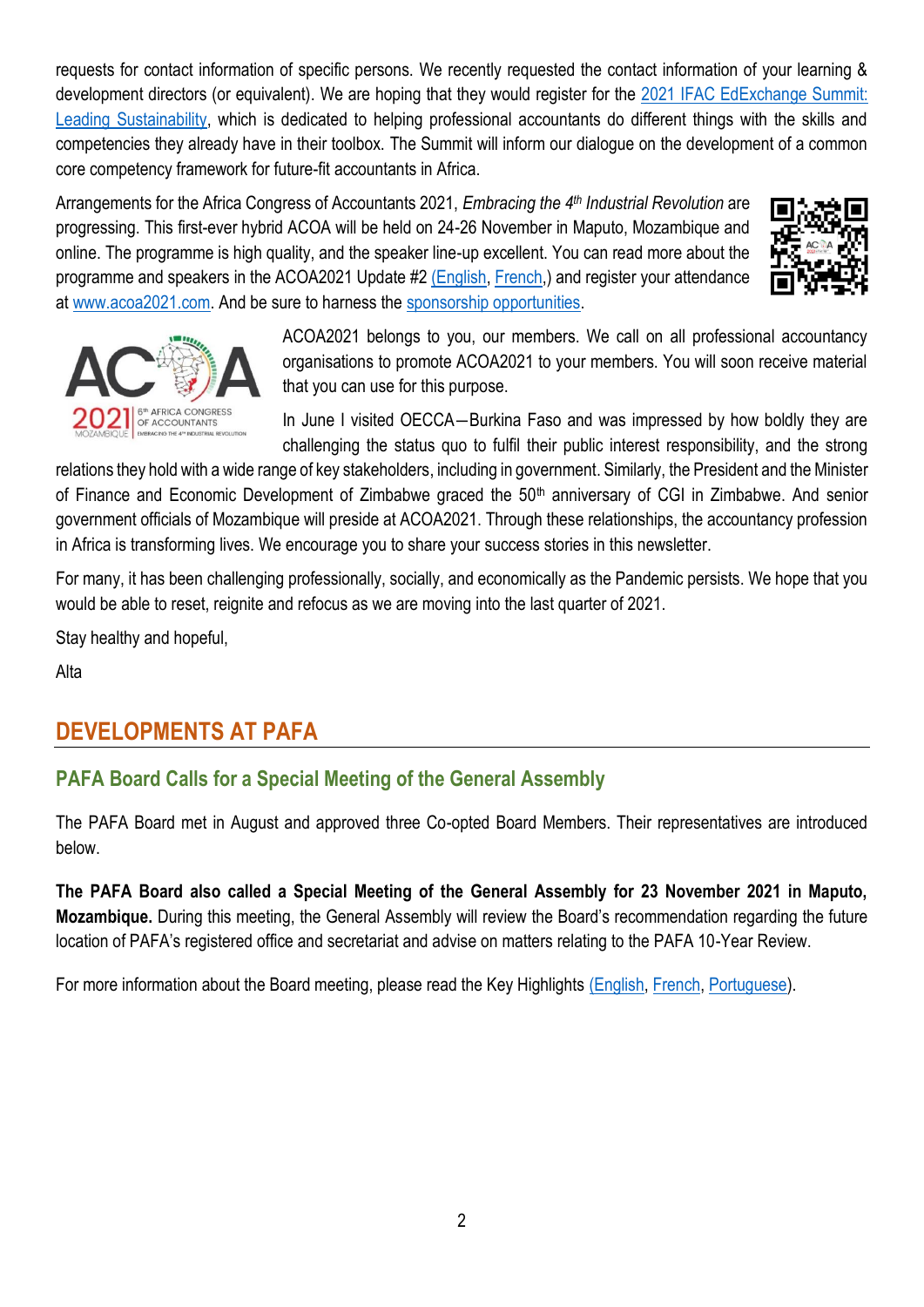# **Meet the New Co-opted Board Member Representatives**



### **Fatoumata SIDIBÉ,** *Ordre National des Experts – Comptables et Comptables Agréés du Mali*

Ms SIDIBÉ is a Certified Accountant, registered on the Roll of the Order of Chartered Accountants and Chartered Accountants of Mali since 2006. She is the President of the Council of the National Order of Experts―Chartered Accountants and Accountants of Mali―ONECCA Mali. She is also the President of the International Federation of French-speaking Chartered Accountants―FIDEF, which brings together professional accountancy organisations from 40 countries. From 2015 – 2017, she chaired the Association of Accountancy Bodies in West Africa―ABWA.

Ms. SIDIBÉ is the Director of KONI AUDIT. She has 24 years of experience in management, management consulting and auditing. She participated in and supervised several missions of auditing, accounting, etc.

During her career, Ms. SIDIBÉ has acquired a wealth of experience both nationally, subregionally and internationally through the performance of missions, participation in international meetings and as member of the following institutions:

- Board of Directors of the Pan African Federation of Accountants―PAFA (since August 2021)
- Board of Directors of the International Federation of Francophone Chartered Accountants―FIDEF with head office in Paris (since 2012)
- West African Accounting Council Office–CCOA (WAEMU accounting standardisation body) (2010 – 2013)
- Permanent Council of the Accounting Profession of WAEMU (since 2015)

#### **Raouf Ghorbel,** *Ordre des Experts Comptables de Tunisie (OECT)*

Mr Ghorbel is a Chartered Accountant―Statutory Auditor and a member of OECT since 1988. He is a lecturer at the Faculty of Economics and Management of Sfax since 1987 and a member of the jury for the chartered accountancy diploma.

Mr Ghorbel was a Member and Vice President of the National Council of OECT from 1991 to 1993. He founded the OECT Central and Southern Regional Councils in 1998. He was President of the OECT Southern Regional Council from 2009 to 2015, Member of the OECT National Council from 2009 to 2018 and President of OECT from 2015 to 2018 after which he became Honorary President of OECT. He represented Tunisia on the Board of Directors of FIDEF from 2015 to 2018. He is representing Tunisia on the Board of PAFA since 2018.

Since 2015, Mr Ghorbel is a technical advisor to the Arab Federation of Accountants & Auditors.

Mr Ghorbel is unifying, sociable and influential.

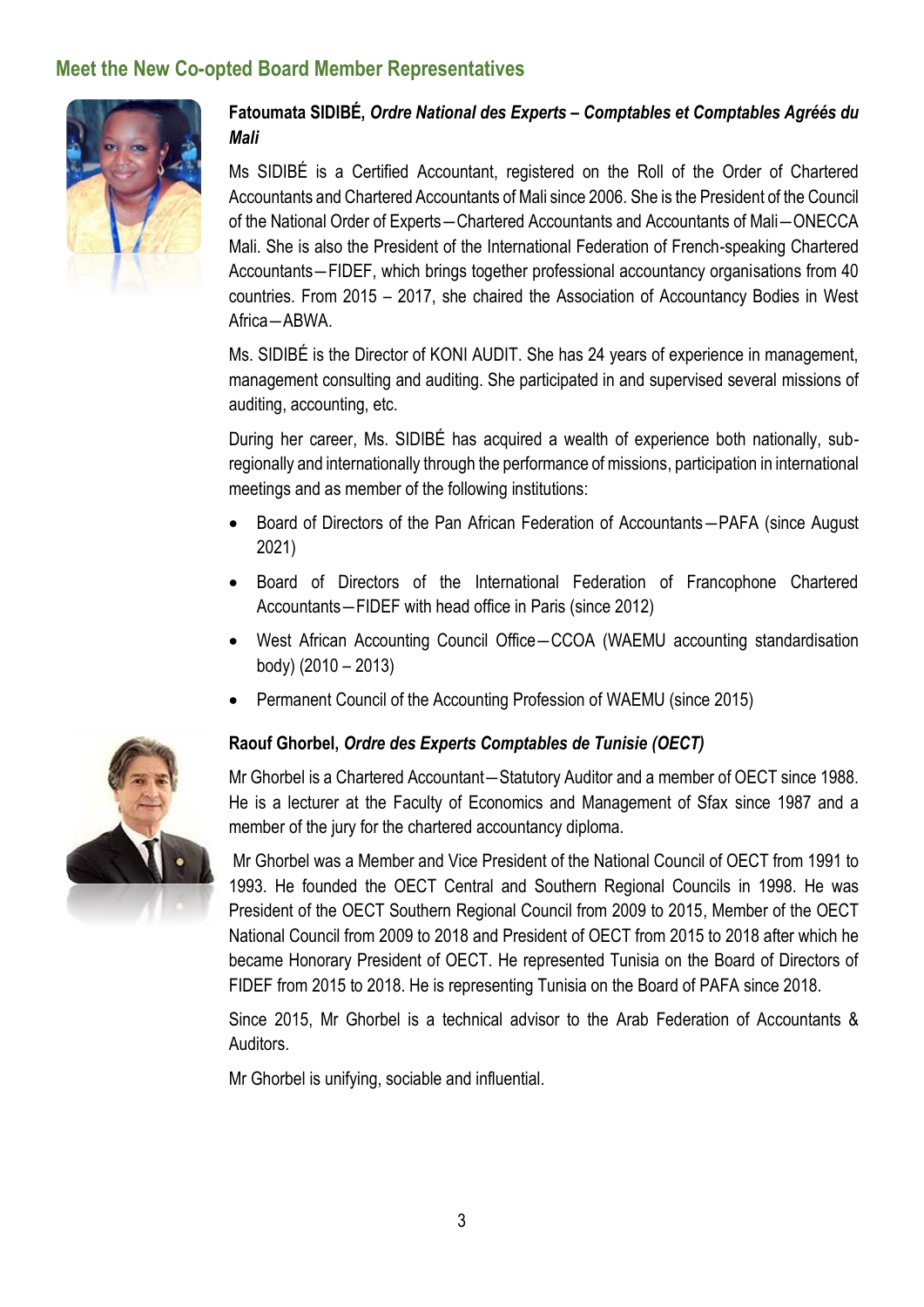

### **Mário Vicente Sitoe,** *Order of Accountants and Auditor of Mozambique (OCAM)*

Prof Sitoe graduated master's in governance and public administration: Public Finance and master's in accounting, auditing, and taxation: Business Ethics. He is a Member of the Order of Accountants and Auditor of Mozambique (OCAM), Founding Member of the Mozambican Association of Internal Auditors (AMAI), and Member of the Mozambican Association of Economists (AMECON). He serves as a non-executive director on numerous boards, including MOZRE Moçambique Resseguros, SA; AUTOGÁS, SA; PETROBEIRA Lda and Fiscal Único Banc ABC.

—Nkululeko Mnguni, Governance [\(NkululekoM@pafa.org.za\)](mailto:NkululekoM@pafa.org.za)

# **Enhancing Public Sector Transparency and Accountability**



#### **African Professional Initiative—Become an Early Adopter**

The [African Professionalisation Initiative](https://professionalisation.africa/) (API), a collaboration between AFROSAI-E, CREFIAF, ESAAG and PAFA, aims to strengthen public value management systems by providing accountancy professionals with the competencies required for a dynamic public sector role. Professional accountancy organisations are a key component of this initiative. PAFA calls on our member organisations to become early adopters of the API's learning resources and capacity building methodology and benefit from implementation support to be provided by the API for a limited period.

- The initial invitation can be found **[here](https://zaf01.safelinks.protection.outlook.com/?url=https%3A%2F%2Fprofessionalisation.africa%2Fdownload%2F574%2F&data=04%7C01%7CAltap%40pafa.org.za%7Ccbddbbeb35e142756de508d981e368fe%7C2ee7786fc3a945ac81e6efc75b3c9c72%7C0%7C0%7C637683636931092765%7CUnknown%7CTWFpbGZsb3d8eyJWIjoiMC4wLjAwMDAiLCJQIjoiV2luMzIiLCJBTiI6Ik1haWwiLCJXVCI6Mn0%3D%7C1000&sdata=%2BY8NOMMWEcq4CWfaVZeuz8e4lpUOAqPzryBn1rlsH%2Bo%3D&reserved=0)**
- Detailed criteria have been set and can be found **[here](https://zaf01.safelinks.protection.outlook.com/?url=https%3A%2F%2Fprofessionalisation.africa%2Fdownload%2F572%2F&data=04%7C01%7CAltap%40pafa.org.za%7Ccbddbbeb35e142756de508d981e368fe%7C2ee7786fc3a945ac81e6efc75b3c9c72%7C0%7C0%7C637683636931092765%7CUnknown%7CTWFpbGZsb3d8eyJWIjoiMC4wLjAwMDAiLCJQIjoiV2luMzIiLCJBTiI6Ik1haWwiLCJXVCI6Mn0%3D%7C1000&sdata=CWerBerDRmswKyqhohXDj39maKjcCDemU01GVoOq58g%3D&reserved=0)**
- The **[API White Paper on Professionalisation](https://zaf01.safelinks.protection.outlook.com/?url=https%3A%2F%2Fprofessionalisation.africa%2Fdownload%2F467%2F&data=04%7C01%7CAltap%40pafa.org.za%7Ccbddbbeb35e142756de508d981e368fe%7C2ee7786fc3a945ac81e6efc75b3c9c72%7C0%7C0%7C637683636931092765%7CUnknown%7CTWFpbGZsb3d8eyJWIjoiMC4wLjAwMDAiLCJQIjoiV2luMzIiLCJBTiI6Ik1haWwiLCJXVCI6Mn0%3D%7C1000&sdata=mpfCHPeFoWMe5l1VzbpqToOqQj33knSzDDEANy7aAbI%3D&reserved=0)**: Building Professional Capacity for Public Value Management provides perspectives on important considerations when embarking on a professionalisation journey.

For any queries, please send an email to  $info@professionalisation.africa$ .

—Reuben Orwaru, Public Value Management [\(ReubenO@pafa.org.za\)](mailto:ReubenO@pafa.org.za)

# **PAFA Supports Financial Reporting for Non-Profit Organisations**

#### *—By [Samantha Mosuke,](https://www.ifr4npo.org/about/ifr4npo-team/samantha-musoke/) Project Director IFR4NPO, Humentum*

International Financial Reporting Standards (IFRS) have been developed to meet the needs of the private sector, with the interests of investors and creditors driving much of its development. International Public Sector Accounting Standards (IPSAS) have been developed for governmental bodies, acknowledging that the nature of these entities and the information needs of users (including citizens) are different from for-profit businesses. IFRS for Small and Medium-Sized Entities (IFRS for SMEs) have been developed to recognise the need for smaller, non-publicly accountable entities to prepare financial statements, whilst acknowledging that these entities may need simpler standards.

For non-profit organisations (NPOs), however, there are currently no equivalent standards. Many NPOs have unique transactions and 'economic events' that are markedly different from those in the private or public sectors. Furthermore,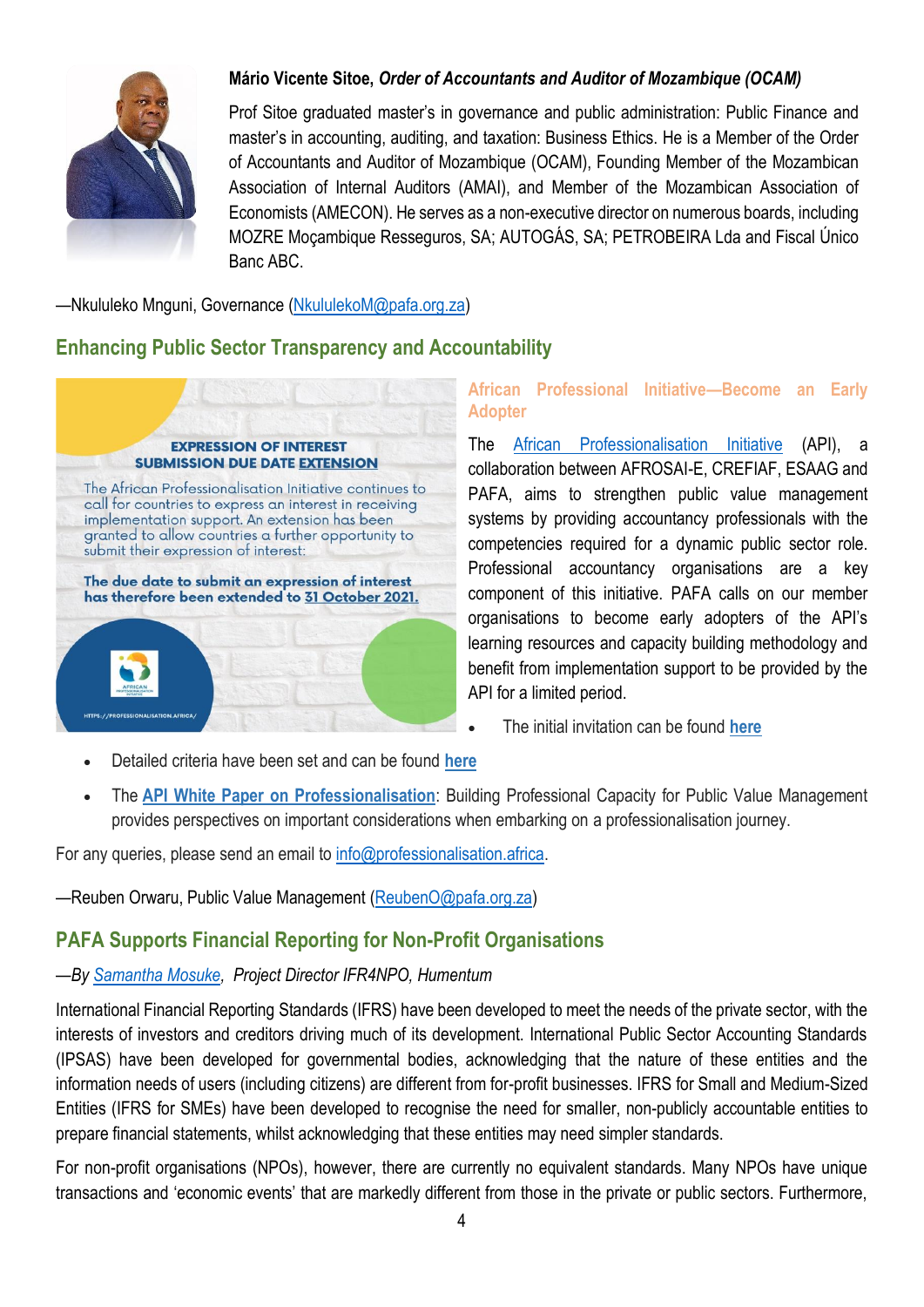stakeholders and users of financial information have reporting needs that do not entirely match those considered by existing international standards. Financial reporting issues for NPOs have been subject to much debate globally for many years. Issues have been raised in academic studies, by standard setters and by stakeholders and members of the NPO community, including donors. Calls for NPO-specific standards have gained momentum not least because of the wide variety of non-profit entities that exist.

Examples of the issues that are not adequately addressed in existing international standards include non-exchange transactions, such as the receiving and giving of grants and donations, as well as gifts and services in-kind. Many NPOs rely heavily on cash transfers (grants and donations) for both day-to-day operational costs and projects or programmes. Gifts-in-kind, services-in-kind, fundraising, and assets held for future service delivery represent just a few of the transactions that can create real issues when financial reports are compiled using non-NPO specific reporting standards.

Additionally, current reporting standards do not always meet the needs of funders and donors. With the above components of NPO finance not consistently portrayed in NPO financial statements, it can prove difficult for funders to properly assess the health, integrity, and historical success of NPOs. Likewise, NPOs can, and do, struggle to better demonstrate their own capacity to potential funders. Additionally, donors may be interested to understand what has happened to their cash donations. Financial reporting formats also vary among multiple donors, with further complexity arising from requests for different information at different points in time. The picture is even more complicated when you consider the different forms of regulation that must be complied with if a NPO operates in different jurisdictions. With the potential for numerous due diligence processes to follow and multiple project audits to comply with, NPOs face much more strain than necessary. Overall, there is a vast duplication of efforts – which has a direct impact on NPO capacity, transparency, efficiency, and the accuracy of financial information provided.

A [Consultation Paper](https://www.ifr4npo.org/consultation/) is currently open for feedback from practitioners. The public consultation gives NPOs and their stakeholders the opportunity to contribute to the development of the upcoming guidance. Feedback to this consultation paper will shape the future of financial reporting in this important but diverse sector. This project presents a particularly timely opportunity for stakeholders in Africa to share their views, perspective, and expertise so that the guidance can be relevant to and useful in the Africa context. Active participation in the IFR4NPO consultation by PAOs in Africa aligns with PAFA's key pillars of credibility, sustainability, and relevance.

Governments in Africa and NPO regulatory bodies will look to their PAOs for professional advice about the guidance and its applicability to the NPOs in their respective contexts. It will be important that they are engaged to ensure their needs as users of financial reports are reflected during the development process.

To read more click [here.](https://www.ifr4npo.org/about/)

—Lebogang Senne, Technical Director [\(LebogangS@pafa.org.za\)](mailto:LebogangS@pafa.org.za)

# **Exploring Interesting Initiatives**



The PAFA Secretariat recently had the opportunity to engage with representatives from **SAPRO**. We are eager to continue to explore with this organisation how they could collaborate with professional accountancy organisations to provide learning and development opportunities for aspiring professional accountants and job opportunities for qualified professional accountants.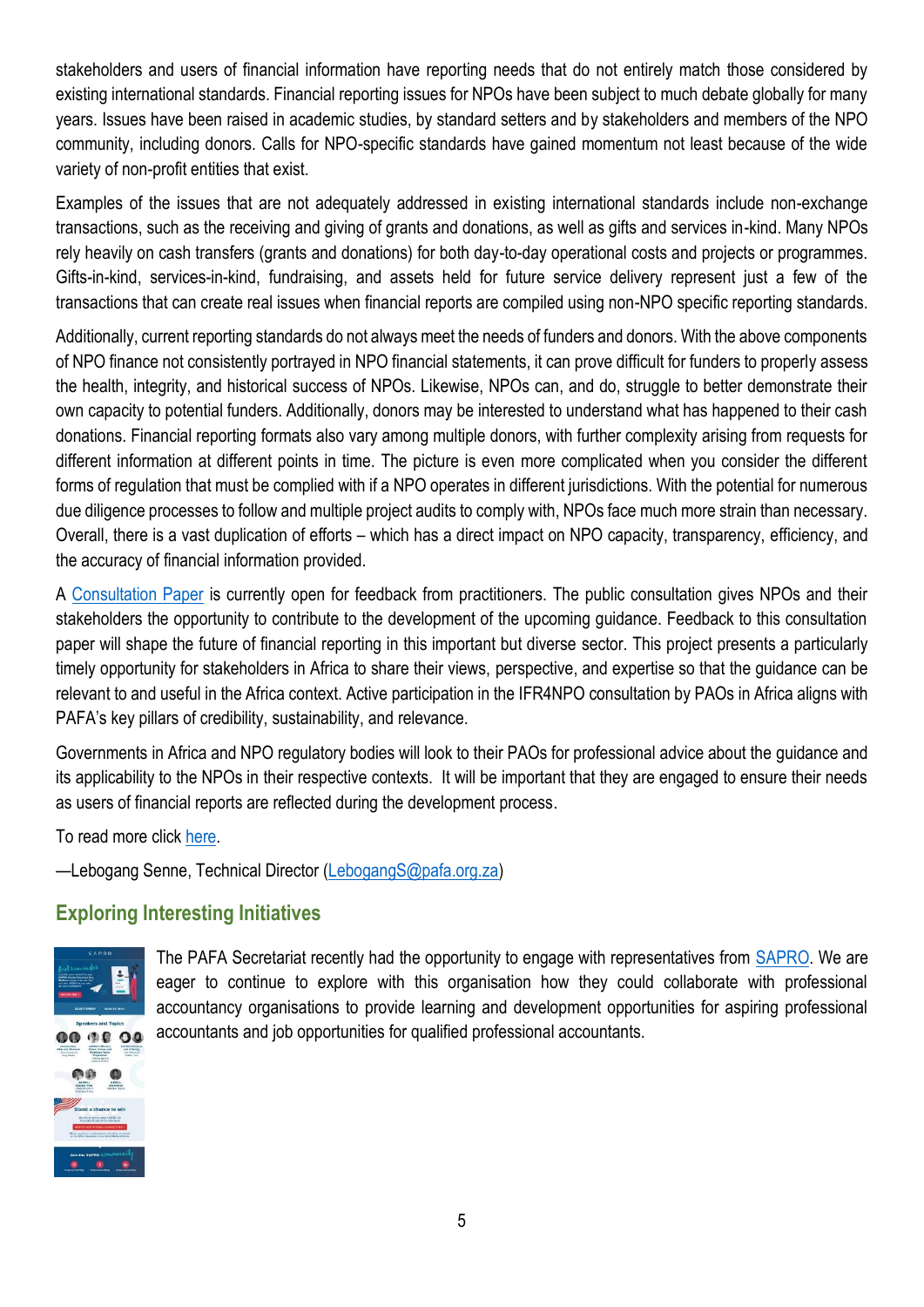# **DEVELOPMENTS AT KEY STAKEHOLDERS**

# **The Institute of Chartered Accountants of Sierra Leone (ICASL)**

PAFA congratulates the newly elected council of ICASL, and **Mrs Blanche Gooding** as chairperson of the new council.

# **The Institute of Chartered Accountants of Zimbabwe (ICAZ)**

PAFA congratulates **Mr Tumai Mafunga** on his appointment as President of ICAZ.



Mr Mafunga is the Group Treasurer for Delta Corporation Limited. He is a former Partner of Deloitte Africa where he held the position of Head of Audit and Assurance services Zimbabwe and served on Deloitte Africa Exco for the Telecommunication, Media and Technology (TMT) industries representing Central Africa countries Zimbabwe, Zambia and Malawi. He is a seasoned practitioner who has served some of Zimbabwe's largest clients in financial services, retail, telecommunications and manufacturing. He has been an ICAZ Council member for over six years.

Mr Mafunga is a social impact entrepreneur and is passionate about people development and empowering people from disadvantaged communities. He describes his most important job as being Dad to his 4 bubbly children

# **Ordre Des Experts Comptables Et Comptables Agréés Du Bénin (OECCA―Bénin)**

PAFA congratulates the newly elected council of OECCA―BENIN, and **Mr Serge Armand CODO** as chairperson of the new council.

# **Somali Institute of Certified Public Accountants (SICPA)**

PAFA congratulates **Mr Abdullahi Tahlil Aden** on his appointment as chairman and **Mr Burhan Said Salah** on his appointment as CEO of SICPA. PAFA is eager to work with SICPA towards membership as we aim to build strong and sustainable PAOs in each African country that will contribute to national professional, economic and social development and demonstrate compliance with the IFAC Statements of Membership Obligations (SMOs) thereby realising ethical, accountable, and transparent finance practices in private and public sectors.



Abdullahi Aden Tahlil is a qualified chartered accountant (ACCA & CIPFA). He holds a master's degree in professional accountancy from the University of London and BSc in accounting from both Oxford Brookes and SIMAD University. Prior to Joining SICPA he worked as a professional accountant, auditor, and consultant for more than ten years in the public and private sectors.



Burhan Salah ACCA served as the chairman of the SICPA Administration and Membership Committee from 2020. He was the Membership Director of the institute from 2019 to 2020. Before joining the institute, he was a Partner at Merit Advisory Services LLP. He is an ACCA member and holds a BSc in Accounting from Oxford Brookes University and MSc in Professional Accountancy from University of London (UoL).

# **Strengthening the Capacity of the Namibia Institute of Professional Accountants (NIPA)**

The NIPA Board and CEO, Essie Herbst, are strengthening NIPA's capacity to deliver relevant services to its members and key stakeholders. PAFA and the African [Professionalisation Initiative](https://professionalisation.africa/) (API) secretariat hosted the NIPA Public Sector Committee and other stakeholders on 6 September 2021 to a virtual presentation on the API programmes. The API aims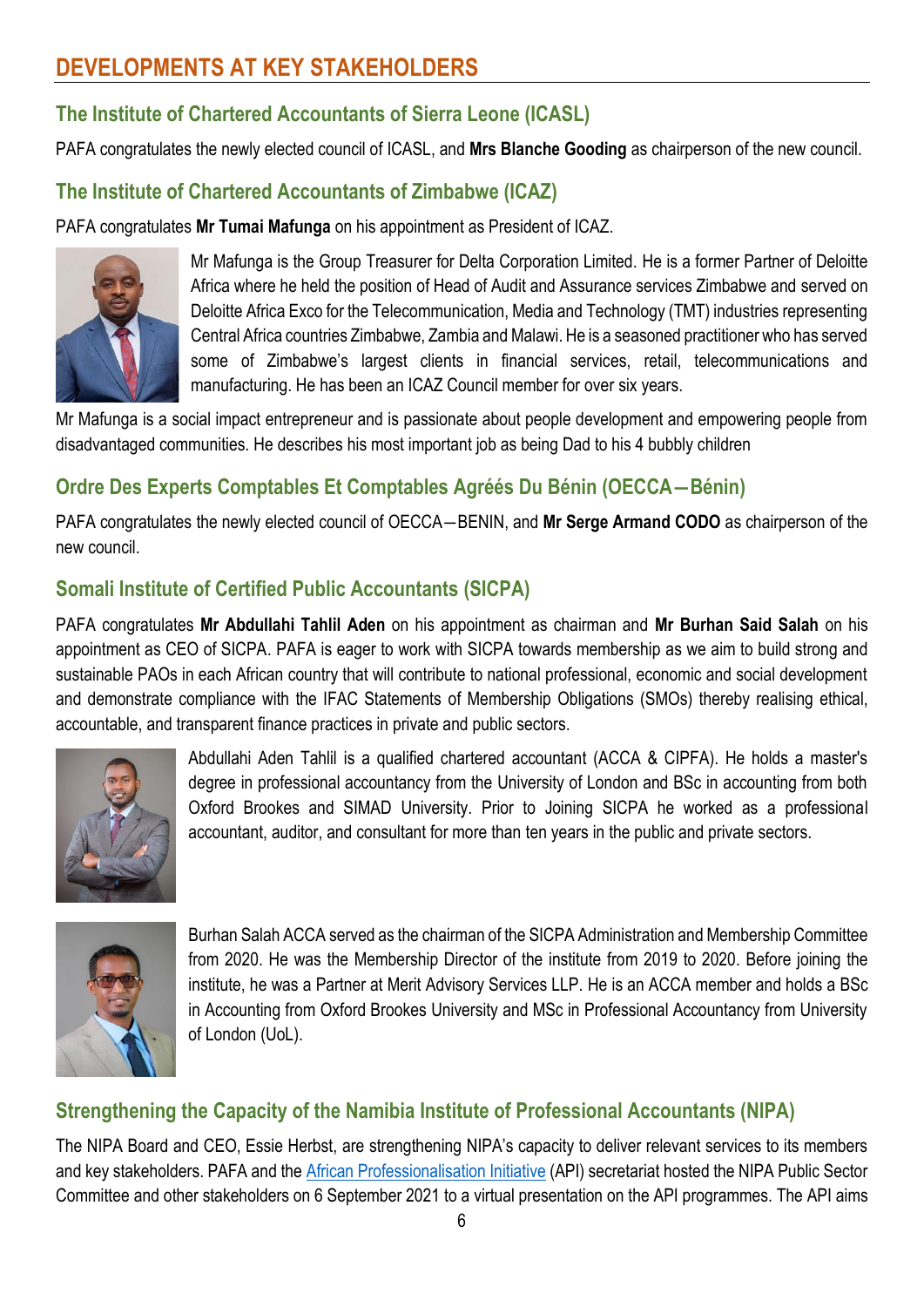to develop competent, ethical, and influential professionals in the African public sector capable of supporting accountability, transparency and good governance thereby contributing to high-quality services to citizens. PAFA staff will visit NIPA in October 2021 to contribute to the development of their strategy and discuss Namibia's participation in the API.

**[Please share developments at your organisation with Sibongile Setshogo at [SibongileS@pafa.org.za](mailto:SibongileS@pafa.org.za) for publication in future newsletters.]**

# **EMBRACING THE 4TH INDUSTRIAL REVOLUTION**

## **Complexity, Technology, and Organisational Culture**

#### *—By Brian & Laura Friedrich, IESBA Technology Working Group*

At the risk of stating the obvious, today's world is a challenging and uncertain place to be a professional. Technology is driving change at an exponential pace. Organisations are navigating climate change and social injustice issues, while global economic and health crises impact Professional Accountants (PAs) personally and professionally. Amid these challenges, society expects organisations to be part of the solution, which means that ethical decision-making is in the spotlight more than ever before.

#### *IESBA's Technology Working Group*

In 2019, the International Ethics Standards Board for Accountants (IESBA) launched the Technology Working Group (TWG) to explore how emerging technologies are impacting PAs, particularly with respect to ethical challenges and compliance with the fundamental principles and independence<sup>1</sup>. One of the early themes that emerged from stakeholder discussions is that complexity is creating challenges. These are not limited to technology by any means, but discussions around disruptive technologies inevitably lead to comments about the pace of change, the lack of explainability, the prevalence of 'unknown unknowns', and the interconnectedness of dynamic systems, all of which increase uncertainty and decrease the predictability of outcomes. PAs also reported an increasing sense of pressure that comes with new expectations and demands.

The TWG continued investigating this area, in part through a global roundtable event hosted by CPA Canada, the Institute of Chartered Accountants of Scotland (ICAS), and the International Federation of Accountants (IFAC). The event was based on an exploratory paper entitled *[Ethical Leadership in an Era of Complexity and Digital Change.](https://www.ifac.org/knowledge-gateway/building-trust-ethics/publications/ethical-leadership-era-complexity-and-digital-change)* Four key themes were the focus of the event, the first of which relates to increasing complexity.

#### *Organisations face complex problems*

When we're talking about complexity and its impact on PAs, it's essential that we understand the distinction between "complicated" and "complex". Although many of us have come to use these words interchangeably, they are not the same concept. And importantly "complex" does not just mean "more complicated" – the difference is one of type, not degree.

Complicated problems might have many elements or variables, but the relationships between those variables are relatively predictable – they can be broken down into elements, and they can be modelled in a way that leads to reasonable predictions or forecasts of what the likely outcome or result will be, because outcomes are proportionate to the inputs. Complicated problems might very well be difficult or extremely difficult to solve, but once we figure out the solution, the problem remains solved, and we can apply the same reasoning and formulas to solve other, similar complicated problems

<sup>1</sup> IESBA's response to emerging technology includes the Technology Working Group, focused on ongoing fact finding and the development of non-authoritative educational and awareness-raising materials, and the Technology Task Force, focused on proposing enhancements to the Code. See IESBA's Technology focus page for more information and updated resources.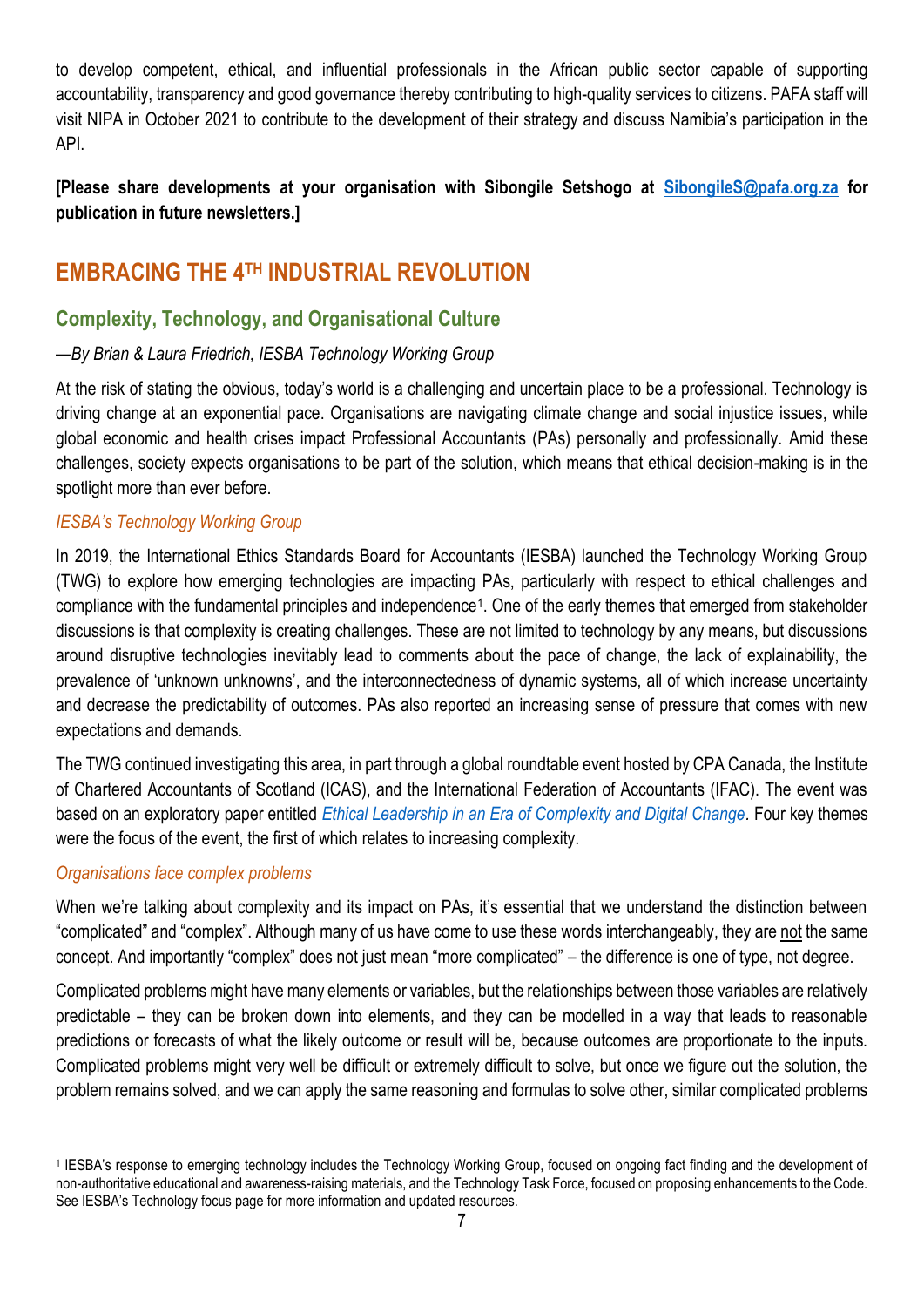– the results are reproducible for the most part.

Complex problems and systems, on the other hand, include factors that are not just interconnected, but are both dynamic and interdependent in ways that are difficult or impossible to predict. We can't easily break them down and use a "divideand-conquer" problem-solving approach – we have to *manage them* holistically. Small changes in certain inputs can have a disproportionately large impact on outputs, and interactions between elements can lead to unexpected synergies, which means that complex systems can be influenced, but not controlled, and interventions in one area often lead to unforeseen effects in another.

Complex problems don't have a single solution, and the outcomes are unpredictable, even if we've faced something similar before and were successful. Consider activities such as strategic planning or managing a team or a brand – or the varying national responses to the current pandemic. We have strategies for these activities based on experience and training, but there's no formula we can follow to produce precise outputs – the strategy needs to be flexible based on the current situation and the perspectives of stakeholders; the outcomes aren't particularly predictable; and at any point, another event or external force can require us to change course.

Once again, all of this means that complex situations need to be managed, not solved, and if we try to approach these as if they were complicated – by trying to follow established procedures using formulas and algorithms – we're not going to reach the best outcomes, and indeed, we can end up with some very harmful consequences. Interestingly, other fields in the domains of science, engineering, and medicine regularly differentiate between the complicated and the complex, but it's not something that has seen much attention in our profession as yet.

The IESBA TWG's work and ongoing stakeholder insights illustrate the interconnected nature of technology and the role of the PA. All the challenges discussed require a renewed focus on ethical decision-making in the public interest. The IESBA's [Role and Mindset](https://www.ethicsboard.org/publications/iesba-fact-sheet-role-and-mindset-professional-accountant) project emphasised the need for PAs to promote an ethics-based culture in their organisations. Such a culture can have a significant impact on an organisation's ability to make consistently appropriate decisions in complex situations.

A series of thought leadership papers is being developed under the leadership of CPA Canada, with ICAS, IFAC, and the IESBA TWG, to further evaluate ethical leadership and provide practical implications for the profession flowing out of the global roundtable. The discussion of complexity in this article draws from the first paper, *[Complexity and the Professional](https://www.ifac.org/knowledge-gateway/building-trust-ethics/publications/ethical-leadership-era-complexity-and-digital-change-paper-1)  [Accountant](https://www.ifac.org/knowledge-gateway/building-trust-ethics/publications/ethical-leadership-era-complexity-and-digital-change-paper-1)*, which is available now. Other papers in the series will follow in the coming few months.

# **PROFESSIONAL ACCOUNTANTS MAKING A DIFFERENCE**

# **Winnie Tarinyeba.**

A key strategy for PAFA is to amplify Africa's voice in international standard setting and strengthen the adoption and implementation of the international standards. This will not be possible without the collaborative efforts of Africa's dedicated volunteers on the international standard-setting boards. One such individual is Winnie Tarinyeba, a lawyer and academic with 20 years of professional experience and expertise in corporate law, banking, securities regulation, and corporate governance. PAFA Technical Director, Lebogang Senne, conducted the following interview with Winnie.



#### *You are not an accountant by profession, what interested you in the IESBA?*

Professional accountants perform an important public interest role. As a corporate governance practitioner and director on the boards of organisations in various sectors, I am acutely aware that boards rely on information produced or assured by professional accountants to make important decisions. In addition, in my work advising on financial sector regulatory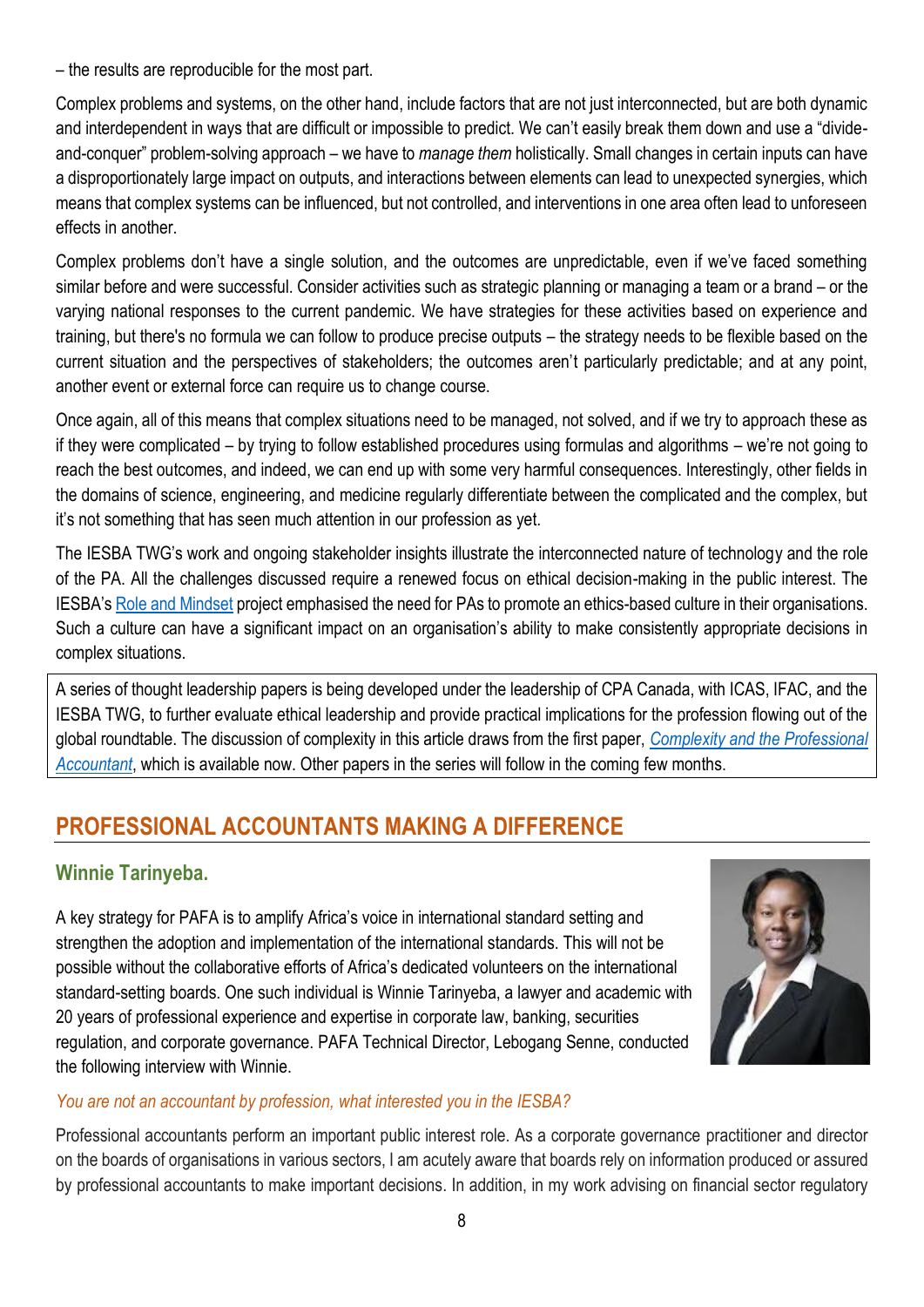frameworks such as capital markets regulation and banking, company and insolvency law, credible and reliable financial information is key. Therefore, I have a keen interest in the ethical standards of professional accountants. The views and perspectives of stakeholders that use or rely on information prepared or audited by professional accountants are important to a global standard-setting body. The IESBA comprises of practitioners, non-practitioners, and public members; the latter is the category to which I belong.

#### *How did you become a member of the IESBA?*

The IESBA is a global standard-setting body. Diversity of views and perspectives are at the core of how it operates. The board has 18 members from jurisdictions across the world. Members of the board are selected through a transparent and rigorous process that involves a public call for nominations and interviews. In 2017, I responded to the call for nominations, and—after a successful interview—I was appointed for a three-year term (2018 to 2020). Based on my performance, I was awarded a second term, which will end in December 2021.

#### *In reference to your time as IESBA board member …*

#### *… Is there a particular project that stands out for you, and why?*

The technology project stands out for me. I joined when the board and other stakeholders started to talk about the ethical implications of technology developments. As we are exploring this issue, I am appreciating technology developments, such as AI, blockchain, big date, etc., and their implications for the accountancy profession, skills requirements, and more fundamentally—ethics.

#### *… Is there an achievement or contribution that you are most proud of, and why?*

During my chairmanship of the IESBA Emerging Issues and Outreach Committee we started the conversation on ESG reporting. We are witnessing a fundamental shift in corporate behaviour in assessing return on investment and impact on the development and utilisation of resources. At the September 2021 IESBA meeting, the committee presented this matter to the board, and I believe this will form an important part of its future work.

#### *In your own words, why is it important to see PAFA members participate in the work of the IESBA?*

I have been privileged to interact with PAFA members during my tenure on the IESBA. PAFA represents an important region with diverse members who have a key public interest role to play in their various jurisdictions. Some have adopted the IESBA Code while others have ethics codes that are aligned with the fundamental principles of the IESBA Code. It is therefore important that they participate in the work of the IESBA to ensure that Africa's views and perspectives are considered in the development of global standards.

#### *What advice would you give to anyone aspiring to become an IESBA member?*

IESBA is keen to have diverse representation. The selection process is transparent. The board meets four times a year and works largely through task forces and working groups. It is important to be sure about the time commitment requirements and to have an interest and passion for ethics.

#### *Is there anything else you would like to share with members of PAFA?*

It has been an honour for me to serve on the IESBA and participate in the development of global standards that meet stakeholder expectations and consider jurisdictional differences. As a lawyer the process has been enriching and allowed me to reflect on the two professions, particularly because my work involves a great deal of interaction between the two. As an academic, corporate governance practitioner and director, I am in a better position to exercise my responsibilities because I have a good understanding of the ethical responsibilities of professional accountants and the responsibilities of those charged with governance.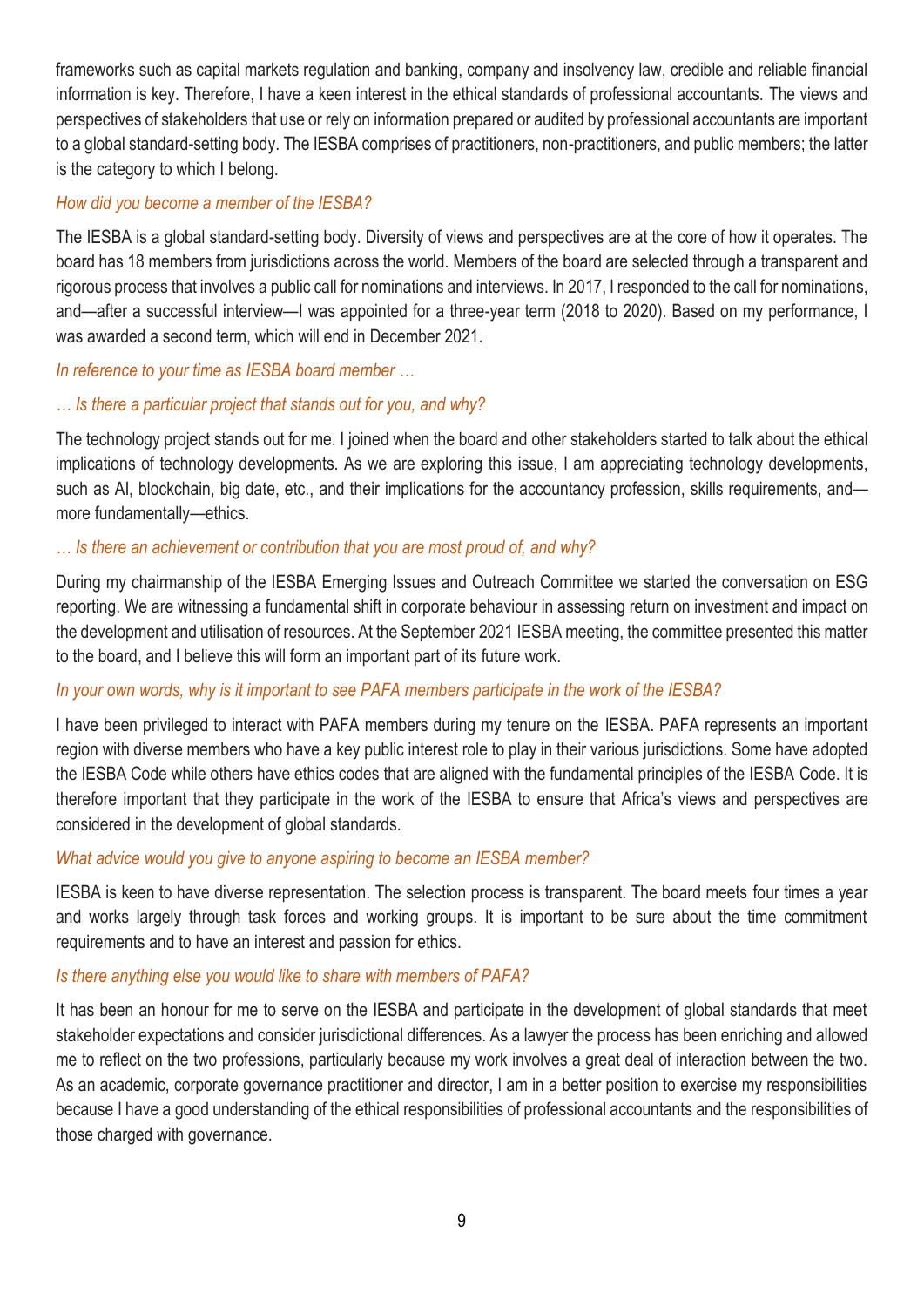# **Professional Accountancy Organisations Accelerating Economic Integration**

*—By Dr Francis Chinjoka Gondwe—APAAC Secretary (Seychelles, Mauritius, Mozambique, Zambia, and Malawi)*



Five like-minded countries—Malawi, Mauritius, Mozambique, Seychelles, and Zambia—embarked on a mission to accelerate the pace of economic integration within the ambit of COMESA and SADC. The Accelerated Program for Economic Integration―APEI Initiative are pursuing a set of policy reforms that will strengthen economic linkages and facilitate exchange among the participating countries in priority areas to improve the business regulatory environment. eliminate barriers to trade in goods, promote trade in services, improve trade facilitation and build capacity.

The APEI has adopted two major instruments to strengthen the Initiative—the Memorandum of Understanding for the Facilitation of Movement of Business Persons and Professionals between the APEI Countries, which includes an APEI Business Travel Card, and the Mutual Recognition Agreement between the APEI Competent Authorities of Professional Accountants and Auditors. The Regional Multidisciplinary Centre of Excellence―RMCE partnered with the Commonwealth Secretariat in the development of a Mutual Recognition Agreement (MRA) between the APEI Competent Authorities of Professional Accountants and Auditors. The Commonwealth Secretariat provided technical and financial assistance for the development of the MRA, including negotiating sessions and legal vetting.

The MRA, which was signed in February 2019 in Lusaka, Zambia by Malawi, Mozambique, and Zambia and in August 2021 by Mauritius, aims to:

- Facilitate mobility of **Accountants** and **Auditors** and portability of qualifications to enable the realisation of commitments made by APEI Party States for the movement of business persons and professionals;
- Encourage and support the improvement of standards of education and training, and provide advice on professional development in the accountancy profession in the APEI Party States; and
- Facilitate the exchange of information to promote adoption of best practices on standards of accountancy education, professional qualifications, and professional practice and ethics.

An **Accountant** is a national or permanent resident of an APEI Party State; possesses a current and valid professional license/membership certificate to practice in the Sending State; is a member in good standing of the professional accountancy organisation in the Sending State; passes examinations in company law and tax law, pays the required fee, meets the language requirement as may be required by the authorities in the Sending State; and has no record of conviction for any criminal offence of an economic, financial or fiscal nature in the Sending State. Such Accountant will be recognised and issued a practicing license/membership certificate by the Competent Authority of a Receiving State.

Similarly, an **Auditor** is a national or permanent resident of an APEI Party State; possesses a current and valid professional license as an auditor in the Sending State; is a member in good standing of the professional accountancy organisation in the Sending State; passes auditing, company law, tax law and/or competence practice examinations, pays the required fee, meets the language requirement as may be required by the authorities in the Sending State; and has no record of conviction for any criminal offence of an economic, financial or fiscal nature in the Sending State. Such Auditor will be recognised as an auditor by the Competent Authority of a Receiving State.

An Accountant or Auditor from a APEI Party State, who has been so recognised, will enjoy the same rights, duties, and obligations as an Accountant or Auditor in the Receiving State.

The professional accountancy organisations in Malawi, Mauritius, Mozambique, Seychelles, and Zambia established the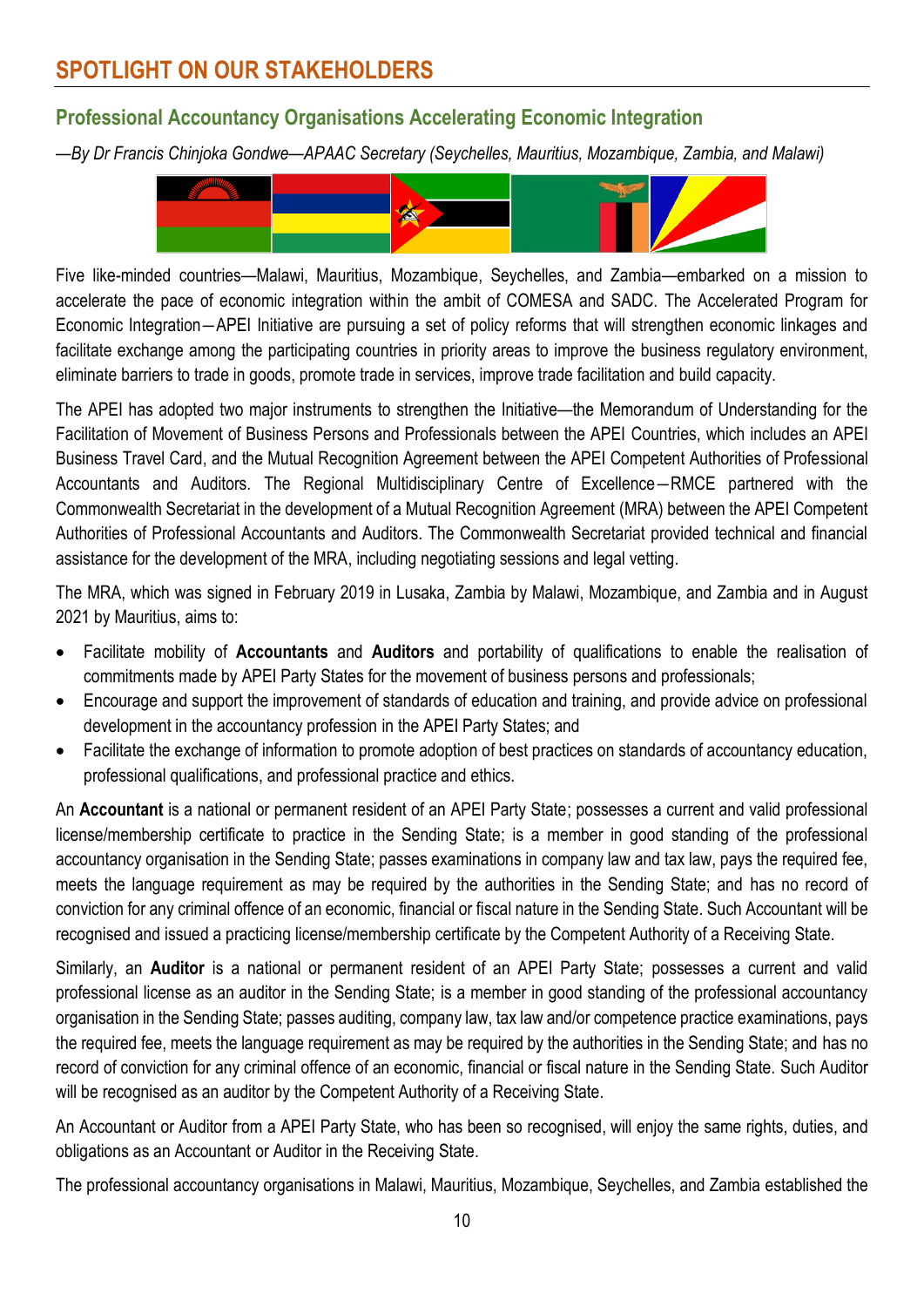APEI Professional Accountants and Auditors Committee―APAAC to oversee the MRA. This includes monitoring and reviewing the implementation of the MRA and keeping a record of accountants and auditors that have moved under the agreement; taking and recommending actions where necessary; developing common examinations; developing a website; co-operating on training, practice standards and ethics; and coordinating the mutual exchange of information relating to the accountancy profession and the adoption of best practices.

The APAAC is laying the ground for the collaborations. It is expected that mobilisation will be concluded in 2022 with the recruitment of accountants and auditors to participate in the programme commencing in the same year.

PAFA congratulates the professional accountancy organisations in Malawi, Mauritius, Mozambique, Seychelles, and Zambia on this major achievement.

## **ICAZ Publishes an Annual Integrated Report**



The Integrated Report of the Institute of Chartered Accountants of Zimbabwe provides an overview of the activities of the Institute during the year ended 31 May 2021. It details the inputs, outputs (being the value addition), and impact of these activities. Click here to read the annua[l report.](https://pafa.org.za/sites/default/files/2021-10/ICAZ%202021%20INTEGRATED%20ANNUAL%20REPORT.pdf)

## **ICAI International Sustainability Reporting Awards—Recognising and Honouring Excellence in Sustainability Initiatives in Climate Change and Gender Equality**

The ICAI [International Sustainability](https://zaf01.safelinks.protection.outlook.com/?url=https%3A%2F%2Fprotect-za.mimecast.com%2Fs%2FELATCvgxl3cWr3vOsQVfZm%3Fdomain%3Dresource.cdn.icai.org&data=04%7C01%7CSibongileS%40pafa.org.za%7C889ba3bde99f45e0bb5408d971379aed%7C2ee7786fc3a945ac81e6efc75b3c9c72%7C0%7C0%7C637665306205517305%7CUnknown%7CTWFpbGZsb3d8eyJWIjoiMC4wLjAwMDAiLCJQIjoiV2luMzIiLCJBTiI6Ik1haWwiLCJXVCI6Mn0%3D%7C1000&sdata=zsPcFleKo2t08rjIeoaYGvHz1DN98CPWloNairmttrI%3D&reserved=0) Reporting Awards for 2020-21 recognise and reward entities for transformational initiatives and innovative practices towards Climate Change and Gender Equality. This esteemed platform encourages excellence in sustainability reporting by all organisations to investors and other stakeholders and helps them to share leading practices adopted to attain the 2030 Agenda for Sustainable Development. Entries can be submitted [here.](https://forms.gle/Rk6eP2xKhD8Lcuyw6)

**[Please share your organisation's initiatives with Sibongile Setshogo at [SibongileS@pafa.org.za](mailto:SibongileS@pafa.org.za) for publication in future newsletters.]**

# **GLOBAL KNOWLEDGE AND INSIGHTS**

### **Public Value Management**

- **New Q&A** on Public Sector Specific Financial Instruments Under IPSAS This Q&A [publication,](https://zaf01.safelinks.protection.outlook.com/?url=https%3A%2F%2Fwww.ipsasb.org%2Fpublications%2Fpublic-sector-specific-financial-instruments-under-ipsas&data=04%7C01%7CSibongileS%40pafa.org.za%7Ce3446343c04943a05a7108d96d152733%7C2ee7786fc3a945ac81e6efc75b3c9c72%7C0%7C0%7C637660759888461579%7CUnknown%7CTWFpbGZsb3d8eyJWIjoiMC4wLjAwMDAiLCJQIjoiV2luMzIiLCJBTiI6Ik1haWwiLCJXVCI6Mn0%3D%7C1000&sdata=%2FPtkstIH8aMR%2BeHJvRJ9CVii2oXRLMAD2qYsi5Bkizw%3D&reserved=0) issued by the International Public Sector Accounting Standards Board (IPSASB) staff, provides information on accounting for certain public sector specific financial instrument transactions. It highlights IPSAS guidance to aid constituents in accounting for certain public sector specific transactions.
- What [Does Climate Reporting Look Like in the Public Sector?](https://zaf01.safelinks.protection.outlook.com/?url=https%3A%2F%2Fwww.ifac.org%2Fknowledge-gateway%2Fcontributing-global-economy%2Fdiscussion%2Fwhat-does-climate-reporting-look-public-sector&data=04%7C01%7CSibongileS%40pafa.org.za%7Ce3446343c04943a05a7108d96d152733%7C2ee7786fc3a945ac81e6efc75b3c9c72%7C0%7C0%7C637660759888481558%7CUnknown%7CTWFpbGZsb3d8eyJWIjoiMC4wLjAwMDAiLCJQIjoiV2luMzIiLCJBTiI6Ik1haWwiLCJXVCI6Mn0%3D%7C1000&sdata=pA6QC%2Fr9KPjlI7LMLlqxpxKgYfYwxg5wVQyQ4Oe9prE%3D&reserved=0) Sustainability reporting—reporting using environmental and social measures—is becoming common practice in the private sector. Practices in the public sector, however, are less prevalent. CIPFA conducted [international research](https://zaf01.safelinks.protection.outlook.com/?url=https%3A%2F%2Finsights.cipfa.org%2Fevolving-climate-accountability%2F&data=04%7C01%7CSibongileS%40pafa.org.za%7Ce3446343c04943a05a7108d96d152733%7C2ee7786fc3a945ac81e6efc75b3c9c72%7C0%7C0%7C637660759888481558%7CUnknown%7CTWFpbGZsb3d8eyJWIjoiMC4wLjAwMDAiLCJQIjoiV2luMzIiLCJBTiI6Ik1haWwiLCJXVCI6Mn0%3D%7C1000&sdata=qJhjgvxbijaZb4A6Hn3v8hnMJxWb6VO6DVrZPzOvNGs%3D&reserved=0) to better understand what public sector organisations are doing to report their impact on the climate.
- [An Opportunity to Make a Difference in the Public Sector for PAOs](https://zaf01.safelinks.protection.outlook.com/?url=https%3A%2F%2Fwww.ifac.org%2Fknowledge-gateway%2Fdeveloping-accountancy-profession%2Fdiscussion%2Fopportunity-make-difference-public-sector-paos&data=04%7C01%7CSibongileS%40pafa.org.za%7Ce3446343c04943a05a7108d96d152733%7C2ee7786fc3a945ac81e6efc75b3c9c72%7C0%7C0%7C637660759888491552%7CUnknown%7CTWFpbGZsb3d8eyJWIjoiMC4wLjAwMDAiLCJQIjoiV2luMzIiLCJBTiI6Ik1haWwiLCJXVCI6Mn0%3D%7C1000&sdata=7rn8sw8fnjVJ9yebFyIQ%2FDTjyzIYDv5d6OzGVOLNuxw%3D&reserved=0) The Confederation of Asian and Pacific Accountants (CAPA) has released its latest ground-breaking public sector related thought leadership, to be used by professional accountancy organisations (PAOs) around the globe as they consider opportunities to support public sector membership, and more importantly, address matters of public interest.
- [Can Public Sector Accountants Help Save the World? Yes, We Can](https://zaf01.safelinks.protection.outlook.com/?url=https%3A%2F%2Fwww.ifac.org%2Fknowledge-gateway%2Fcontributing-global-economy%2Fdiscussion%2Fcan-public-sector-accountants-help-save-world-yes-we-can-and-here-s-why&data=04%7C01%7CSibongileS%40pafa.org.za%7Ce3446343c04943a05a7108d96d152733%7C2ee7786fc3a945ac81e6efc75b3c9c72%7C0%7C0%7C637660759888491552%7CUnknown%7CTWFpbGZsb3d8eyJWIjoiMC4wLjAwMDAiLCJQIjoiV2luMzIiLCJBTiI6Ik1haWwiLCJXVCI6Mn0%3D%7C1000&sdata=k60bqhYXmelfDcRF1hm5ITCzaHBl5sh7LWkzFIcG%2Bwk%3D&reserved=0)  and Here's Why We should all play a part, however small, in addressing climate change and helping achieve the SDGs. At least one-fifth of leading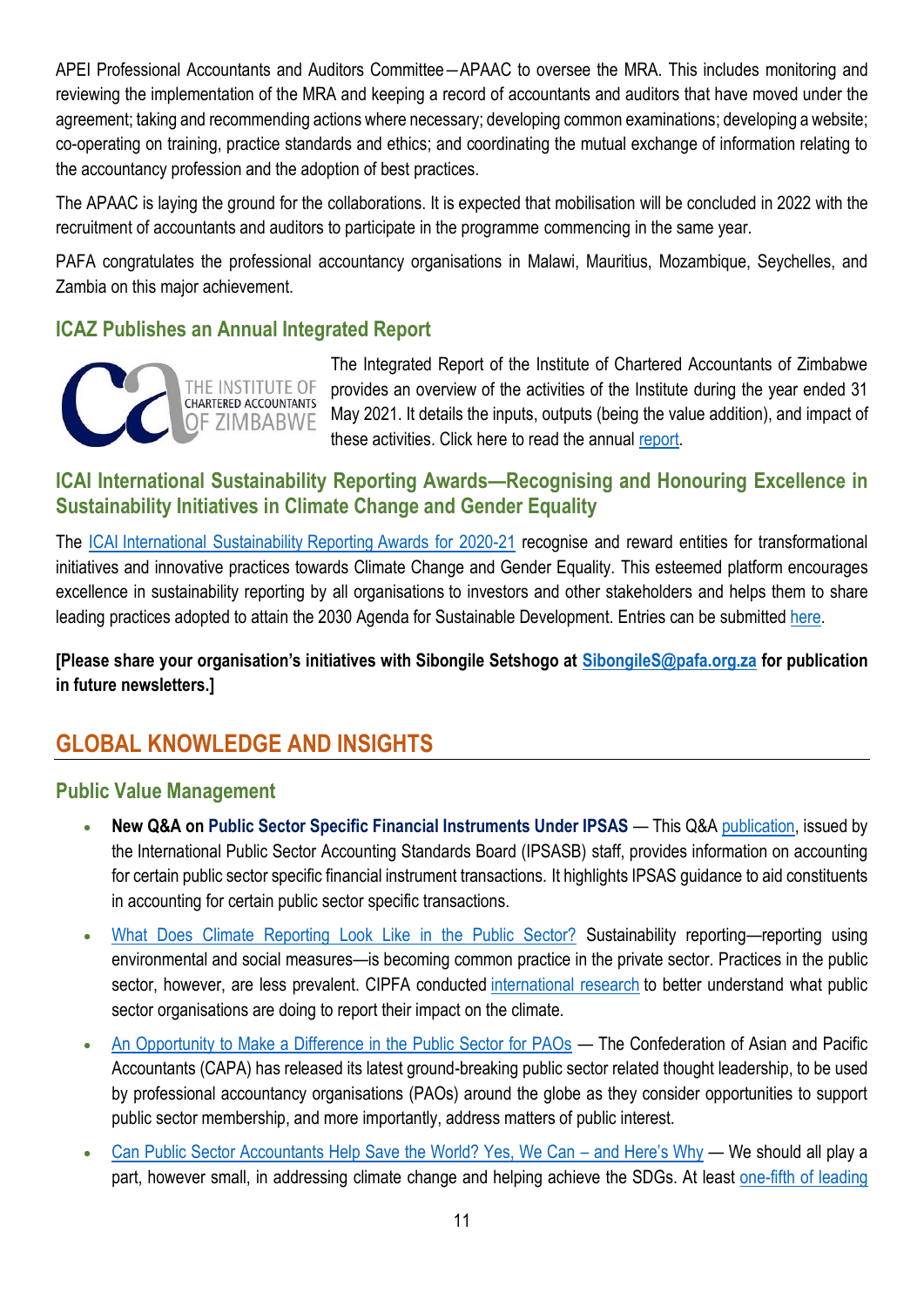[global companies](https://zaf01.safelinks.protection.outlook.com/?url=https%3A%2F%2Fwww.forbes.com%2Fsites%2Fdishashetty%2F2021%2F03%2F24%2Fa-fifth-of-worlds-largest-companies-committed-to-net-zero-target%2F%3Fsh%3D3aa25d13662f&data=04%7C01%7CSibongileS%40pafa.org.za%7Ce3446343c04943a05a7108d96d152733%7C2ee7786fc3a945ac81e6efc75b3c9c72%7C0%7C0%7C637660759888501546%7CUnknown%7CTWFpbGZsb3d8eyJWIjoiMC4wLjAwMDAiLCJQIjoiV2luMzIiLCJBTiI6Ik1haWwiLCJXVCI6Mn0%3D%7C1000&sdata=38DNRCJYv36PBmWtP4AyABpNA5h3Ej1BpwBpy8CxHH0%3D&reserved=0) have committed to net-zero carbon targets. These commitments from the private sector are critical and must continue. However, only governments have the power to enact the macro changes that will propel societies towards more progress, faster.

• **2021 International Public Sector Financial Accountability Index** — This [joint report](https://zaf01.safelinks.protection.outlook.com/?url=https%3A%2F%2Fwww.ifac.org%2Fknowledge-gateway%2Fsupporting-international-standards%2Fdiscussion%2Finternational-public-sector-financial-accountability-index-2020&data=04%7C01%7CSibongileS%40pafa.org.za%7Ce3446343c04943a05a7108d96d152733%7C2ee7786fc3a945ac81e6efc75b3c9c72%7C0%7C0%7C637660759888501546%7CUnknown%7CTWFpbGZsb3d8eyJWIjoiMC4wLjAwMDAiLCJQIjoiV2luMzIiLCJBTiI6Ik1haWwiLCJXVCI6Mn0%3D%7C1000&sdata=EY5XcdCMy%2FoyfpYPm7U%2F8kIBD748rHKkjyqSvXibOq4%3D&reserved=0) from CIPFA and IFAC captures information from 165 jurisdictions, finds that while 30% of their governments reported on an accrual basis in 2020 (an increase of 6% since 2018), 50% will report on accrual by the end of 2025. Africa, Asia, and Latin America and the Caribbean will lead the projected increase in accrual adoption over the coming five years. By providing a comprehensive view of government finances, accrual reporting helps ensure that expenditure of public funds is transparent, public officials are held accountable, and future liabilities are recognised officially and planned for properly

## **International Standards and Best Practices**

The [5th Colloquium Memorandum "Enterprise Value Creation"](https://www.goodgovernance.academy/wp-content/uploads/2020/04/GGA-5thColloquium-Memorandum-20210513.pdf) is a great resource on the importance of sustainability.

### **For information on technical developments at the international standard-setting boards, see the [PAFA Technical](https://drive.google.com/file/d/151dSaj_fBz75UOMTLCbvyZzNs3gnuO2_/view?usp=sharing)  [Bulletin](https://drive.google.com/file/d/151dSaj_fBz75UOMTLCbvyZzNs3gnuO2_/view?usp=sharing).**

# **Education and PAO Capacity Building**

- [Conversations with Experts | Advancing Accountancy Education](https://zaf01.safelinks.protection.outlook.com/?url=https%3A%2F%2Fwww.youtube.com%2Fplaylist%3Flist%3DPLfuuMk7vk2djeuDqXku9xEGfj_LJlB_5B&data=04%7C01%7CSibongileS%40pafa.org.za%7Ce3446343c04943a05a7108d96d152733%7C2ee7786fc3a945ac81e6efc75b3c9c72%7C0%7C0%7C637660759888441580%7CUnknown%7CTWFpbGZsb3d8eyJWIjoiMC4wLjAwMDAiLCJQIjoiV2luMzIiLCJBTiI6Ik1haWwiLCJXVCI6Mn0%3D%7C1000&sdata=HCUASEChfaJtcS6ASIqynzN8H71Kkcn51jFCR4PsL1g%3D&reserved=0)—on-demand videos with experts talking about the future of accountancy education and sustainability reporting.
- [Revisions to IES 2, 3, 4, and 8 are effective as of January 1, 2021.](https://zaf01.safelinks.protection.outlook.com/?url=https%3A%2F%2Feducation.ifac.org%2Findex.html&data=04%7C01%7CSibongileS%40pafa.org.za%7Ce3446343c04943a05a7108d96d152733%7C2ee7786fc3a945ac81e6efc75b3c9c72%7C0%7C0%7C637660759888441580%7CUnknown%7CTWFpbGZsb3d8eyJWIjoiMC4wLjAwMDAiLCJQIjoiV2luMzIiLCJBTiI6Ik1haWwiLCJXVCI6Mn0%3D%7C1000&sdata=Gw9J2sXRf01zlIMrt4YQP2VMsugbVFu41jvNm%2B9ETdo%3D&reserved=0) The revisions to these standards reflect the increasing demand for accountants skilled in information and communications technologies and place further emphasis on the professional skepticism skills and behaviors. These apply to both aspiring and professional accountants.
- [Doing Different Things: Approaching Sustainability with Confidence, and Your Existing Skillset](https://zaf01.safelinks.protection.outlook.com/?url=https%3A%2F%2Fwww.ifac.org%2Fknowledge-gateway%2Fcontributing-global-economy%2Fdiscussion%2Fdoing-different-things-approaching-sustainability-confidence-and-your-existing-skillset&data=04%7C01%7CSibongileS%40pafa.org.za%7Ce3446343c04943a05a7108d96d152733%7C2ee7786fc3a945ac81e6efc75b3c9c72%7C0%7C0%7C637660759888451577%7CUnknown%7CTWFpbGZsb3d8eyJWIjoiMC4wLjAwMDAiLCJQIjoiV2luMzIiLCJBTiI6Ik1haWwiLCJXVCI6Mn0%3D%7C1000&sdata=tgSebE7zMzF8gUCM%2FgxSvah1GCZ5fmwFl41%2F5do7mqQ%3D&reserved=0)—As professional accountants, we have a drive to pursue knowledge when faced with a new transaction or event, which gives us the confidence to broaden the processes, transactions, and reporting that can be applied to other areas. This drive to learn and the related skills and competencies we already have are also necessary for developing the processes to produce sustainability related information and disclosures, which are becoming increasingly relevant and necessary for organisations. Delving into this non-financial reporting area is an example of IFAC's call to action to [reimagine the role of the future accountant](https://zaf01.safelinks.protection.outlook.com/?url=https%3A%2F%2Fwww.ifac.org%2Fknowledge-gateway%2Fpreparing-future-ready-professionals%2Fdiscussion%2Fre-imagining-future-accountant-our-call-action&data=04%7C01%7CSibongileS%40pafa.org.za%7Ce3446343c04943a05a7108d96d152733%7C2ee7786fc3a945ac81e6efc75b3c9c72%7C0%7C0%7C637660759888451577%7CUnknown%7CTWFpbGZsb3d8eyJWIjoiMC4wLjAwMDAiLCJQIjoiV2luMzIiLCJBTiI6Ik1haWwiLCJXVCI6Mn0%3D%7C1000&sdata=IT3bUhec0PNLBThWIL7Ihxg6Oazq1sDCgne0KxOp0VY%3D&reserved=0) issued in early 2020 and the opportunities that are available to professional accountants and our profession.
- [Building Resilience & Value during Uncertain Times: Taking Your PAO from Crisis to Recovery](https://zaf01.safelinks.protection.outlook.com/?url=https%3A%2F%2Fbit.ly%2FPAO-Recovery&data=04%7C01%7CSibongileS%40pafa.org.za%7Ce3446343c04943a05a7108d96d152733%7C2ee7786fc3a945ac81e6efc75b3c9c72%7C0%7C0%7C637660759888291678%7CUnknown%7CTWFpbGZsb3d8eyJWIjoiMC4wLjAwMDAiLCJQIjoiV2luMzIiLCJBTiI6Ik1haWwiLCJXVCI6Mn0%3D%7C1000&sdata=uLRV2DtVkKHFg3MvuG1xyZrn%2FQ3NijYNUa9ktvdYBcs%3D&reserved=0)—Strategic and financial planning are critical for PAOs in addressing organisational recovery and planning for future development. As a result, IFAC's [PAO Development and Advisory Group](https://zaf01.safelinks.protection.outlook.com/?url=https%3A%2F%2Fwww.ifac.org%2Fwho-we-are%2Fadvisory-groups%2Fprofessional-accountancy-organization-development-advisory-group&data=04%7C01%7CSibongileS%40pafa.org.za%7Ce3446343c04943a05a7108d96d152733%7C2ee7786fc3a945ac81e6efc75b3c9c72%7C0%7C0%7C637660759888291678%7CUnknown%7CTWFpbGZsb3d8eyJWIjoiMC4wLjAwMDAiLCJQIjoiV2luMzIiLCJBTiI6Ik1haWwiLCJXVCI6Mn0%3D%7C1000&sdata=2Fw6d5aA9mLyc7ndl8lqrQMaJljngbZwiQ7ZoziX2Ek%3D&reserved=0) supported IFAC in building a centralised, accessible PAO resource hub to provide PAOs with the right questions to ask and right tools to move forward.
- [Working in Partnership to Build Stronger Governance](https://zaf01.safelinks.protection.outlook.com/?url=https%3A%2F%2Fwww.ifac.org%2Fknowledge-gateway%2Fdeveloping-accountancy-profession%2Fdiscussion%2Fworking-partnership-build-stronger-governance&data=04%7C01%7CSibongileS%40pafa.org.za%7Ce3446343c04943a05a7108d96d152733%7C2ee7786fc3a945ac81e6efc75b3c9c72%7C0%7C0%7C637660759888301660%7CUnknown%7CTWFpbGZsb3d8eyJWIjoiMC4wLjAwMDAiLCJQIjoiV2luMzIiLCJBTiI6Ik1haWwiLCJXVCI6Mn0%3D%7C1000&sdata=o4VVxqT0XHwva1K5uQfy3yv547RHXONcOIo470vogrE%3D&reserved=0)—A strong governance structure is critical to the implementation of a PAO's strategy—and to fulfilling [IFAC's membership requirements—](https://zaf01.safelinks.protection.outlook.com/?url=https%3A%2F%2Fwww.ifac.org%2Fwho-we-are%2Fmembership&data=04%7C01%7CSibongileS%40pafa.org.za%7Ce3446343c04943a05a7108d96d152733%7C2ee7786fc3a945ac81e6efc75b3c9c72%7C0%7C0%7C637660759888301660%7CUnknown%7CTWFpbGZsb3d8eyJWIjoiMC4wLjAwMDAiLCJQIjoiV2luMzIiLCJBTiI6Ik1haWwiLCJXVCI6Mn0%3D%7C1000&sdata=3L72x32ZvuV3gWEGLJFq0OHKlDjW6tCSnopOtyQxrA8%3D&reserved=0)as it permits those members that volunteer their extensive skills and experience to support the PAO to focus their time commitment to maximum effect. ACCA looks at some of its collaboration in this area as well as its own governance journey to provide some new or continued learning and insight.
- [What Are Critical Success Factors for PAO Digital Transformations?](https://zaf01.safelinks.protection.outlook.com/?url=https%3A%2F%2Fwww.ifac.org%2Fknowledge-gateway%2Fdeveloping-accountancy-profession%2Fdiscussion%2Fwhat-are-critical-success-factors-pao-digital-transformations&data=04%7C01%7CSibongileS%40pafa.org.za%7Ce3446343c04943a05a7108d96d152733%7C2ee7786fc3a945ac81e6efc75b3c9c72%7C0%7C0%7C637660759888311658%7CUnknown%7CTWFpbGZsb3d8eyJWIjoiMC4wLjAwMDAiLCJQIjoiV2luMzIiLCJBTiI6Ik1haWwiLCJXVCI6Mn0%3D%7C1000&sdata=I23iMF25D%2Bn4qQYy%2B6IbN2hG%2BV%2FGIyf87puTJLbae18%3D&reserved=0)—There is a significant opportunity for PAOs to accelerate digital transformation to improve the delivery of their mandate. This article offers 5 key pillars that PAOs should put in place to successfully progress their digital transformation.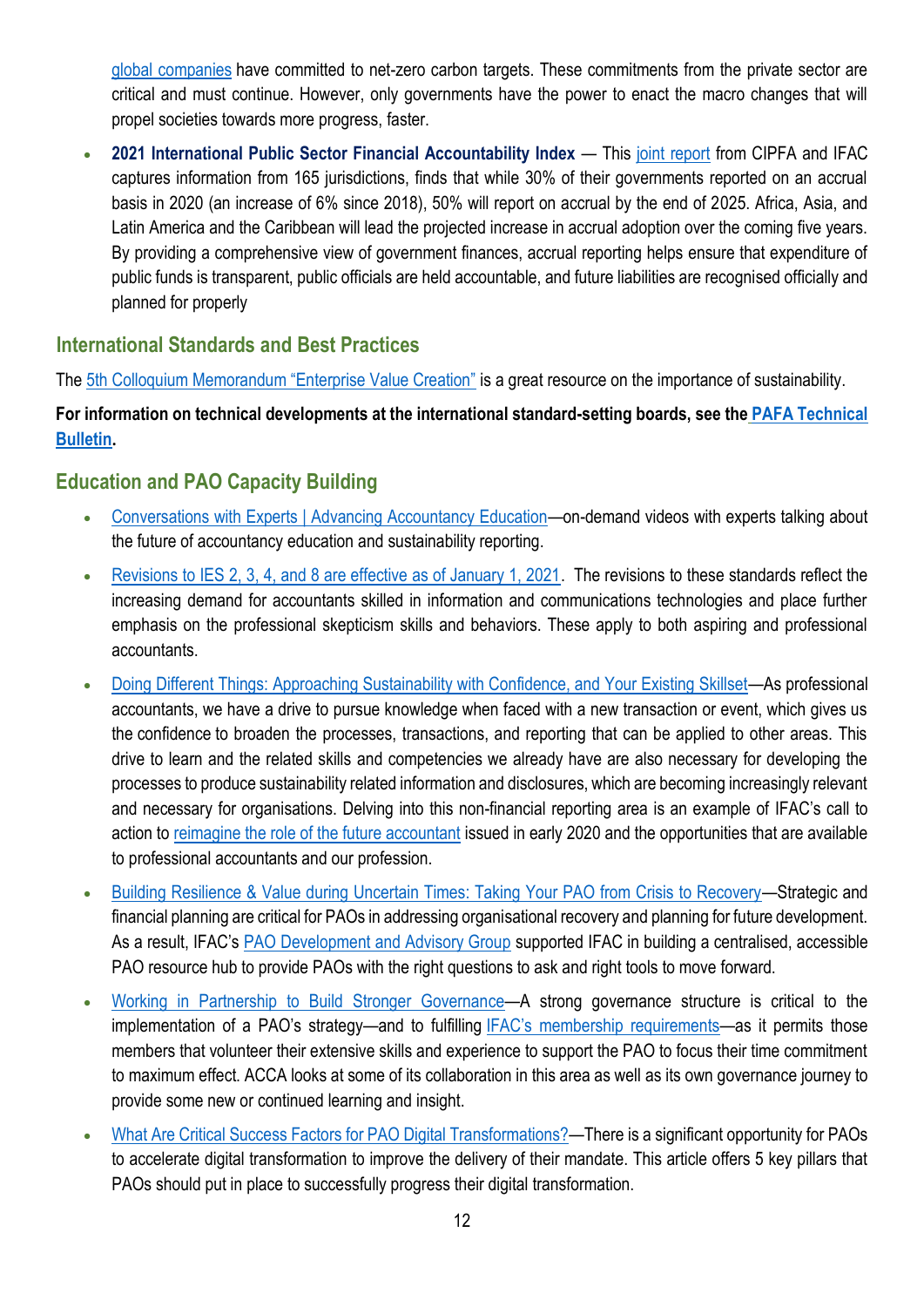• **More on PAO Digital Readiness:** Explore IFAC's [PAO Digital Transformation Series webpage](https://zaf01.safelinks.protection.outlook.com/?url=https%3A%2F%2Fwww.ifac.org%2Fknowledge-gateway%2Fdeveloping-accountancy-profession%2Fdiscussion%2Fpao-digital-transformation-series&data=04%7C01%7CSibongileS%40pafa.org.za%7Ce3446343c04943a05a7108d96d152733%7C2ee7786fc3a945ac81e6efc75b3c9c72%7C0%7C0%7C637660759888311658%7CUnknown%7CTWFpbGZsb3d8eyJWIjoiMC4wLjAwMDAiLCJQIjoiV2luMzIiLCJBTiI6Ik1haWwiLCJXVCI6Mn0%3D%7C1000&sdata=Z6HSBLco62R0jGLHMn5MCu4CgRbDjpzNTSkG8QrM6FU%3D&reserved=0) which is regularly updated with additional articles, videos, and resources!

All IFAC materials can be translated and reproduced by submitting a request to [IFAC's translations](https://protect-za.mimecast.com/s/6vgvCKO71pHqqmO9fMD0OQ?domain=ifac.org) database. To stay updated, [subscribe](https://protect-za.mimecast.com/s/DnSSCLg17qcPP4KXuqF8PO?domain=ifac.org) to *The Latest.*

# **UPCOMING EVENTS**

# **PAFA**

| 21 October        | Webinar to introduce the IAASB ED on Proposed International Standard on Auditing<br>of Financial Statements of Less Complex Entities     | Register |
|-------------------|------------------------------------------------------------------------------------------------------------------------------------------|----------|
| 24-26 November    | Africa Congress of Accountants: Embracing the 4 <sup>th</sup> Industrial Revolution - HYBRID,<br>Maputo, Mozambique                      | Register |
| <b>6 December</b> | Roundtable discussion on the IAASB ED on Proposed International Standard on<br>Auditing of Financial Statements of Less Complex Entities |          |

### **PAFA Members and Associates**

#### [The Institute of Chartered Accountants of Zimbabwe 2021 Calendar](https://www.icaz.org.zw/imisDocs/ICAZ%202021%20CALENDAR%20fin.pdf)

**[Please share your organisation's upcoming events with Sibongile Setshogo at [SibongileS@pafa.org.za](mailto:SibongileS@pafa.org.za) for publication in future newsletters.]**

## **PAFA Affiliates and Other Key Stakeholders**



### **Registration is open for the 20th CAPA Conference and 42nd National Conference of CA Sri Lanka.**

The CAPA Conference has historically been referred to as the *regional accountancy Olympics* for the Asia Pacific since it is staged approximately every four years. The 20<sup>th</sup> CAPA Conference returns in 2021 to be proudly hosted by the Institute of Chartered Accountants of Sri Lanka in conjunction with the Institute's 42<sup>nd</sup> National Conference of Chartered Accountants from the 6 – 8 October 2021, themed *Heritage – Many businesses, One planet*. Details of the program and sessions can be found [here.](https://zaf01.safelinks.protection.outlook.com/?url=http%3A%2F%2Fwww.capa.com.my%2Fwp-content%2Fuploads%2F2021%2F09%2FAgenda-6_8-Oct-Conference.pdf&data=04%7C01%7CSibongileS%40pafa.org.za%7C5b34ba1fc85c4ea32efd08d96dd1ae60%7C2ee7786fc3a945ac81e6efc75b3c9c72%7C0%7C0%7C637661570882218824%7CUnknown%7CTWFpbGZsb3d8eyJWIjoiMC4wLjAwMDAiLCJQIjoiV2luMzIiLCJBTiI6Ik1haWwiLCJXVCI6Mn0%3D%7C1000&sdata=0YXqwXhoNTiGcgrL%2B70rUv2kz35zpumoaV1tKn%2BwSdI%3D&reserved=0) Visit the [event page](https://caconference.casrilanka.com/) to register your participation.

# **IFAC**

Regularly review the [IFAC Events Page](https://www.ifac.org/events) to identify any events relevant to your PAO or members.

#### *IFAC Summit on Sustainability*



IFAC is dedicating its second annual virtual summit to sustainability and helping professional accountants do different things with the skills and competencies they already have in their toolbox. The three-day summit in October will focus on the demand for organisations to act and the needs and perspectives of investors, regulators, and public interest entities. It features speakers with global expertise in sustainability, environmental, social, and governance (ESG), integrated and sustainability reporting,

sustainability-related investor needs, and more. It will help professional accountants, and the professional accountancy organisations that support them, understand—and take action to meet—growing demands for sustainability services from the public and private sector. Register [here.](https://aaahq.org/Meetings/Meeting-Info/sessionaltcd/21IFAC10)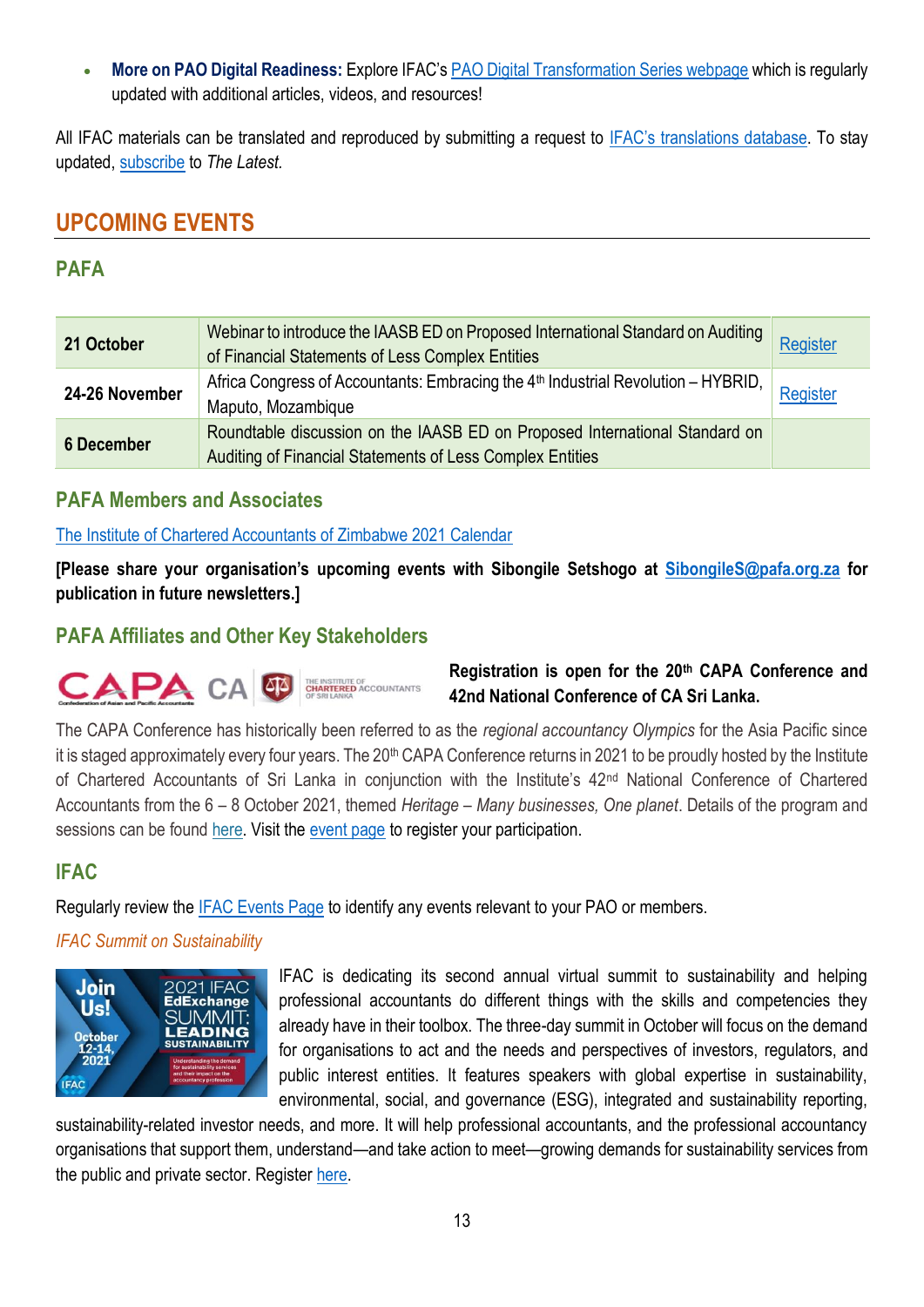**[Please contact Sibongile Setshogo at [SibongileS@pafa.org.za](mailto:SibongileS@pafa.org.za) if you would like to include any of your organisation's events in this newsletter.]**

# **INTRODUCING: CANADIAN AUDIT AND ACCOUNTABILITY FOUNDATION (CAAF)**

The [Canadian Audit and Accountability Foundation](https://www.caaf-fcar.ca/en/about-us/our-value-proposition) (CAAF) is a not-for-profit organisation dedicated to promoting and strengthening public sector performance audit, oversight, and accountability in Canada and internationally. CAAF has shared knowledge with many supreme audit institutions (SAIs) and their Public Accounts Committees (PACs) in Africa since its inception in 1980.

Accountability is at its strongest when all participants in the accountability system not only work together but have the knowledge and skills to effectively do their jobs. The accountability triangle on the right highlights the roles of each party.

CAAF supports this accountability system by providing:

- public sector auditors (including Auditors General at all government levels and internal auditors) the tools to produce thorough performance audit reports that identify key deficiencies and include strong recommendations; and
- oversight committees with the knowledge to properly review these audit reports and work with audited organisations to ensure that the recommendations are implemented.

Over the past 40 years, thanks to funding from the Government of Canada, we have [worked with 54 countries](https://www.caaf-fcar.ca/en/international-development-program/about-the-program/program-history) to increase the effectiveness of their performance auditing and oversight practices, with the goal of contributing to improved transparency, effectiveness, accountability, and governance in government's management of public resources and delivery of services for citizens.

Our current [7-year international program](https://www.caaf-fcar.ca/en/international-development-program/about-the-program) for example works with 4 countries: Senegal, Rwanda, Vietnam, and Guyana. For each partner country, we provide a mix of training and mentoring based on their unique needs and goals. This includes, for example, offering our full suite of performance audit courses, virtually and in person, as well as support for specific issues, including gender mainstreaming, building relationships with key partners, and communications.



The [Fellowships program](https://www.caaf-fcar.ca/en/international-development-program/fellowships-and-leaders-programs) is also a core part of our international program activities. Select Fellows complete on-the-job learning in Canada, participate in courses, and develop a plan for a performance audit. Graduate Fellows play central roles in increasing the effectiveness of their SAIs' and oversight committees' practices and are expected to become leaders in their SAIs' performance audit departments. We recently asked graduate Fellows to share their reflections on the program and their careers and [shared highlights from their responses.](https://www.caaf-fcar.ca/en/international-development-program/program-news/3761-fellows-40th-story)

Our work with international audit offices is very important to us and takes a strong place in our upcoming 2022-2025 Strategic Plan which will be launched this Fall. In this plan, we commit to contributing to the work of at least 10% of SAIs and oversight

committees internationally and enter comprehensive multi-year arrangements with our members.

As we continue to grow and expand our membership, so do our products and services. If you'd like to learn more about what CAAF has to offer and how we can work with your office, visit [our website](https://www.caaf-fcar.ca/en/member-benefits) or [contact us.](https://www.caaf-fcar.ca/en/about-us/our-team)